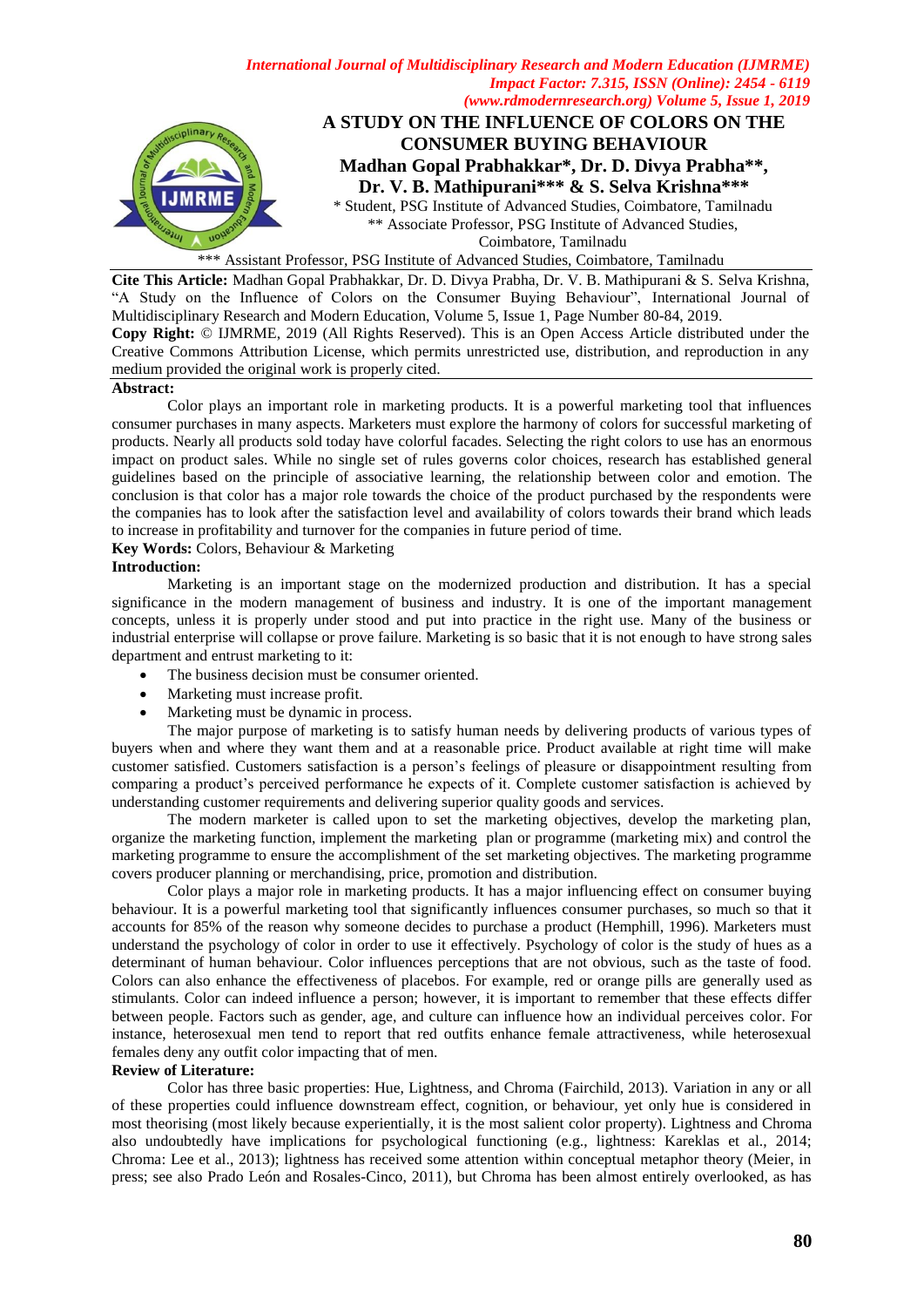the issue of combinations of hue, lightness, and chroma. It has been proved that colors have a strong effect on perception and therefore colors of packaging can be important. The right choice of colors is an important factor in creating the impression needed to influence brand and product selection (Gofman 2010). Color of packaging has an important role in helping the customers make apart one company product from the other. Cheskin (1957) says that the selection of colors and color combinations is a necessary process for creating a good design package. Color is a key element of design due to the fact that it is usually vivid and memorable. The package color can have a significant effect on consumers" ability to recognise a product.

Marketing is an important stage on the modernized production and distribution. It has a special significance in the modern management of business and industry. It is one of the important management concepts, unless it is properly under stood and put into practice in the right use. Many of the business or industrial enterprise will collapse or prove failure. Marketing is so basic that it is not enough to have strong sales department and entrust marketing to it:

- The business decision must be consumer oriented.
- Marketing must increase profit.
- Marketing must be dynamic in process.

The major purpose of marketing is to satisfy human needs by delivering products of various types of buyers when and where they want them and at a reasonable price. Product available at right time will make customer satisfied. Customers satisfaction is a person's feelings of pleasure or disappointment resulting from comparing a product's perceived performance he expects of it. Complete customer satisfaction is achieved by understanding customer requirements and delivering superior quality goods and services.

The modern marketer is called upon to set the marketing objectives, develop the marketing plan, organize the marketing function, implement the marketing plan or programme (marketing mix) and control the marketing programme to ensure the accomplishment of the set marketing objectives. The marketing programme covers producer planning or merchandising, price, promotion and distribution.

### **Statement of the Problem:**

The first in research is formulating a research problem. It is the important stage in applied research, as poorly defined problems will not yield useful result. It is rightly said, "a problem well defined is half-solved". Poorly defined problems cause confusion and do not allow the research to develop a good research design. The problem identified for the study is to find out the attitude and perception of the consumers towards purchasing based on colors.

## **Objectives of the Study:**

- To determine Consumers' perception towards Colors
- To understand consumer buying behaviour of consumers based on colors.
- To determine the satisfaction level of customers towards colors with various brands.

## **Scope of the Study:**

- The scope of the project is to know the consumers' perception towards Colors in recent trends.
- The study will help the company to understand the behaviour of individual while purchasing based on Colors.
- The study will help the company to make strategies to improve their services to meet customers' expectation.
- The study will help the company to know the expectation of company.

**Research Methodology:** Research methodology is the description, explanation and justification of various methods of conducting research. This area deals with the research design, sources of data collection, sampling design, size of the sample, hypothesis, and statistical tools used for the data analysis and interpretation.

**Research Design:** The study is descriptive in nature. Descriptive study is taken up when the researcher is interested in knowing the present status regarding the particular area of interest. The conclusion are arrived from the collected data. Statistical tools are to be used for the analysis of collected data from the survey. As through a detailed study only the objectives can be achieved. By this the result can be achieved easily and detailed form

Geographical Area: The area at which the study conducted was with Coimbatore district.

**Sample Size:** The number of samples collected for the study is 120 consumers.

#### **Sources of Data:**

**Primary Data:** Primary data are those data which are collected for the first time which is original in character. Here primary data are collected from consumers through a well structured questionnaire.

## **Secondary Data**

The secondary data will be collected from company websites, industry profile, manuals, journals etc.

**Statistical Techniques Used for Analysis:** Simple Percentage analysis and Chi Square Test **Limitations of the Study:**

 The study was limited to a particular areas of Coimbatore district, therefore the findings and conclusions are valid only for these areas.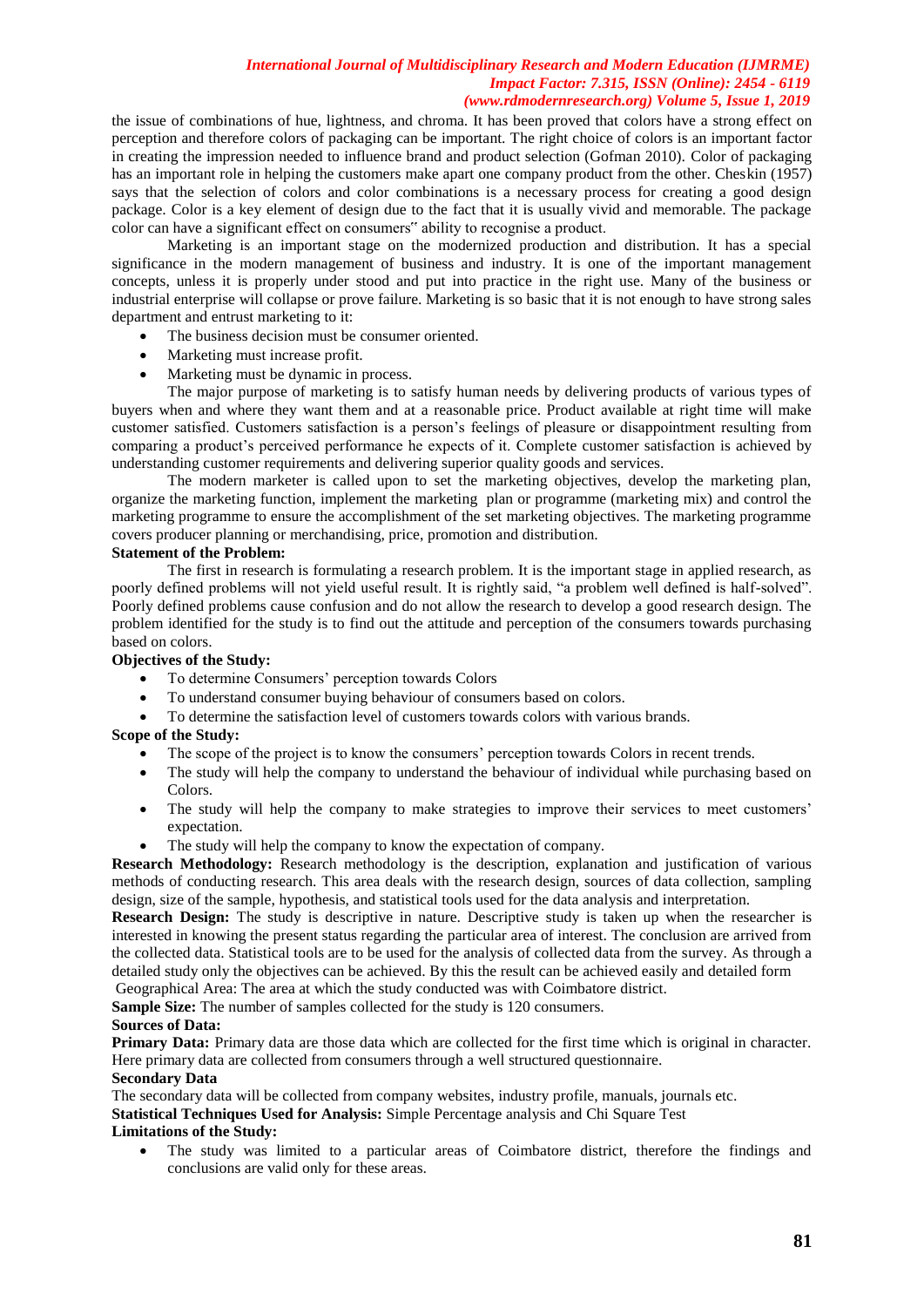- The collection of data find some difficult, due to lack of co-operation from some respondents.
- Since the research study has to be completed within a specified period, a small segment of the customers has been taken.

# **Analysis and Interpretation:**

| <b>Personal Factors</b> | <b>Particulars</b> | <b>Frequency</b> | Percent |
|-------------------------|--------------------|------------------|---------|
|                         | Upto 20            | 36               | 30      |
|                         | $21 - 30$          | 36               | 30      |
| Age                     | $31-40$            | 24               | 20      |
|                         | 40 and above       | 24               | 20      |
|                         | Total              | 120              | 100     |
|                         | Male               | 2                | 1.7     |
| Gender                  | Female             | 118              | 98.3    |
|                         | Total              | 120              | 100     |
|                         | 10,000-20,000      | 72               | 60      |
|                         | 21,000-30,000      | 32               | 26.7    |
| Income level            | 31,000-40,000      | 4                | 3.3     |
|                         | 50,000 and above   | 12               | 10      |
|                         | Total              | 120              | 100     |

## **Interpretation**

The above table shows about the age of the respondents were out of 120 respondents 30% are from the age group of up to 20 and 21-30, 20% are from the age group of 31-40 and 40 and above. 1.7% are male and 98.3% are female. 60% are earning between 10000-20000, 26.7% are earning between 21000-30000, 3.3% are earning between 31000-40000 and 10% are earning above 50000.

# **Knowledge about Colors with Various Brand:**

|               | <b>Frequency</b> | Percent |
|---------------|------------------|---------|
| Advertisement | 56               | 46.7    |
| Own family    | 36               |         |
| T. V          | 12               |         |
| Newspaper     | 16               | 13.3    |
| Total         | 120              |         |

# **Interpretation:**

The above table show about knowledge of the respondents about colors with various brand were out of 120 respondents 46.7% came to know about the colors of the brand through advertisement, 30% know through their own family, 10% know through TV and 13.3% know through news paper.

#### **Factors Influencing to Choose the Brand Based on Color:**

|              | <b>Frequency</b> | <b>Percent</b> |
|--------------|------------------|----------------|
| Price        | 12               | 10             |
| Quality      | 60               | 50             |
| Taste        | 32               | 26.7           |
| Availability | 12               | 10             |
| Packaging    |                  | 3.3            |
| Total        | 120              | 100            |

#### **Interpretation:**

The above table show about factors influencing to choose the brand were out of 120 respondents 10% said as price, 50% said as quality, 26.7% said as taste, 10% said as availability and 3.3% said as packaging. **Satisfaction towards the Quality of Colors:**

|                         | <b>Frequency</b> | Percent |
|-------------------------|------------------|---------|
| <b>Highly Satisfied</b> | 12               | 10      |
| Satisfied               | 52               | 43.3    |
| Neutral                 | 36               | 30      |
| Dissatisfied            | 12               | 10      |
| Highly dissatisfied     |                  | 67      |
| Total                   | 170              |         |

#### **Interpretation:**

The above table show about satisfaction towards the quality of Colors by the respondents were out of 120 respondents 10% are highly satisfied, 43.3% are satisfied, 30% are neutral, 10% are dissatisfied and 6.7% are highly dissatisfied.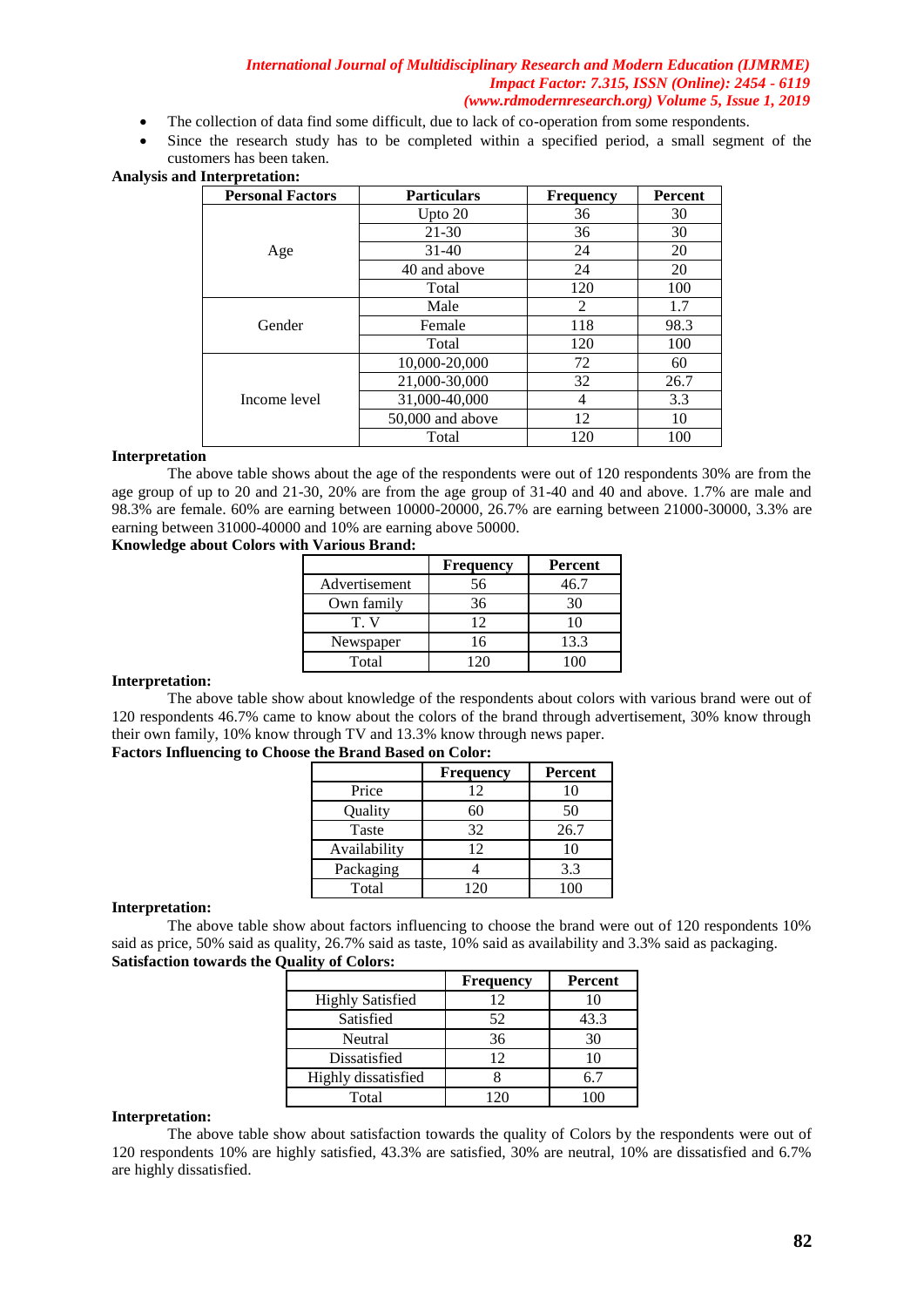|                          | <b>Frequency</b> | Percent |
|--------------------------|------------------|---------|
| <b>Strongly Agree</b>    | 12               |         |
| Agree                    | 48               |         |
| Neutral                  | 48               |         |
| Disagree                 |                  | 6.7     |
| <b>Strongly Disagree</b> |                  | 3.3     |
| Total                    | ∍יורי            |         |

**Respondents Finding Easy to Buy the Product Because of Its Availability of Colors towards the Brand:** 

## **Interpretation:**

The above table show about respondents finding easy to buy the product because of its availability colors towards the brand were out of 120 respondents 10% strongly agree, 40% agree, 40% are neutral, 6.7% disagree and 3.3% strongly disagree.

|  |  |  | Respondents Having Idea for Changing the Brand Based on Color Availability: |  |
|--|--|--|-----------------------------------------------------------------------------|--|
|  |  |  |                                                                             |  |

|       | <b>Frequency</b> | Percent |
|-------|------------------|---------|
| Yes   |                  | 23.3    |
| N٥    |                  | 76.7    |
| Total |                  |         |

### **Interpretation:**

The above table show about respondents having idea for changing the brand based on color availability were out of 120 respondents 23.3% said that they have idea of changing the brand and 76.7% said that they don't have idea of changing the brand.

## **Age \* Satisfaction towards the Quality of Colors:**

H0: There is no significant relationship between age and satisfaction towards the quality of Colors

| Crosstab |                                            |                     |           |         |              |                        |       |
|----------|--------------------------------------------|---------------------|-----------|---------|--------------|------------------------|-------|
| Count    |                                            |                     |           |         |              |                        |       |
|          | Satisfaction towards the quality of Colors |                     |           |         |              |                        |       |
|          |                                            | Highly<br>Satisfied | Satisfied | Neutral | Dissatisfied | Highly<br>dissatisfied | Total |
|          | Upto 20                                    |                     | 8         | 12      |              |                        | 36    |
|          | $21-30$                                    |                     | 16        | 8       |              | 8                      | 36    |
| Age      | $31-40$                                    |                     | 16        | 8       |              |                        | 24    |
|          | 40 and above                               |                     | 12        | 8       |              |                        | 24    |
|          | 52<br>36<br>12<br>Total<br>12<br>8         |                     |           |         |              |                        |       |

| <b>Chi-Square Tests</b>                                                                       |                  |  |       |  |  |  |
|-----------------------------------------------------------------------------------------------|------------------|--|-------|--|--|--|
| Asymp. Sig. (2-sided)<br>Value<br>df                                                          |                  |  |       |  |  |  |
| Pearson Chi-Square                                                                            | $49.345^{\circ}$ |  | 0.032 |  |  |  |
| Likelihood Ratio                                                                              | 58.188           |  |       |  |  |  |
| Linear-by-Linear Association                                                                  | 0.017            |  | 0.897 |  |  |  |
| N of Valid Cases                                                                              | 120              |  |       |  |  |  |
| $\alpha$ 12 cells (60.0%) have expected count less than 5. The minimum expected count is 1.60 |                  |  |       |  |  |  |

60.0%) have expected count less than 5. The minimum expected count is  $1.60$ 

**Interpretation:** The above table shows about the comparison between age and satisfaction towards the quality of Colors were the level of significance is at 0.032 which is lesser than 0.05. Hence alternative hypothesis H1 is accepted. It shows that there is a significant relationship between age and satisfaction towards the quality of Colors. Maximum of the respondents are satisfied towards quality of Colors and they are from the age group of 21-40.

## **Findings:**

- Maximum of the respondents are from the age group up to 20 and 21-30.
- Most of the respondents are female in our survey.
- Maximum of the respondents are earning between 10000-20000.
- Maximum of the respondents are satisfied towards quality of Colors.
- Most of the respondents agree and they don't have awareness towards finding easy to buy the product because of its availability of colors.

### **Suggestions:**

 It is important to recognize that color trends are not permanent, and can fluctuate over a period of time. Therefore, it is important to stay up to date with current marketing research on color in order to make the best decisions for a company.